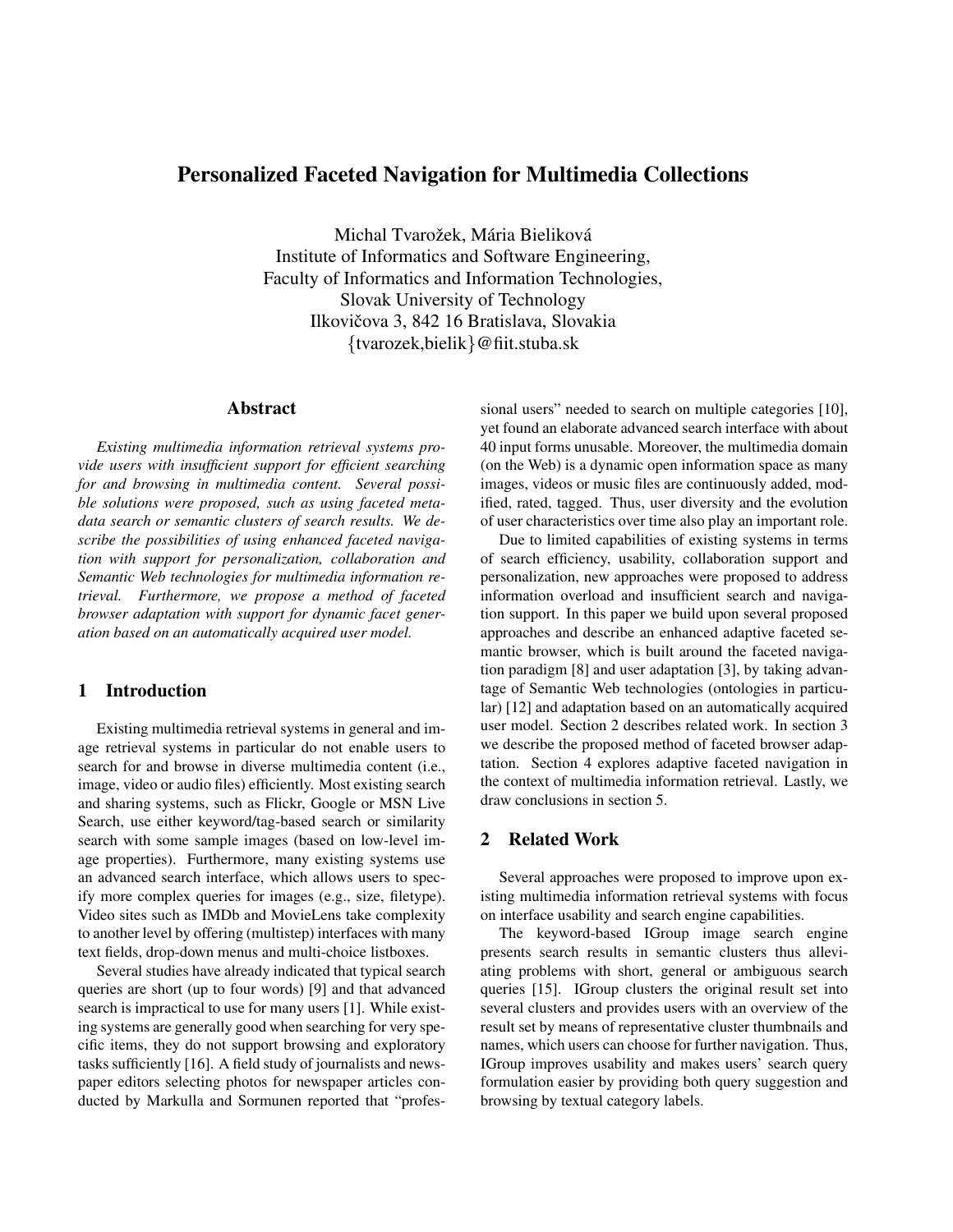Donald Geman discussed a somewhat similar approach based on "query-by-visual-example" and a Bayesian relevance feedback model, where users interactively choose the most similar images out of a set of sample images and the system matches the "visual query" against other images [6].

The importance of a combined browse and search interface was stressed in [17]. The proposed Relation Browser++ (RB++) was specifically designed for large digital libraries and (multimedia) information collections with evaluation on a video library. RB++ enables users to explore the information space via several categories (facets), displays relationships between facets and provides additional dynamic filtering of search results.

Authors in [16] proposed a faceted browser that allows users to navigate along (textual) conceptual dimensions. They stress the importance of user interface usability and divide the search process into three phases. The *opening* gives users a broad overview of the scope, size and content of the collection, the *middle game* allows users to narrow down the result set by refining the search query, the *end game* shows the final search result and allows users to navigate laterally through the collection.

The overall user response to these approaches was positive – nearly all users preferred them over a baseline approach/interface. Nevertheless, several of the approaches suffer from scalability and information overload issues. E.g., the faceted browser in [16] had an average response time of 3.7s vs. 0.3s for the baseline approach. Furthermore, neither of these solutions provide personalized features based on individual users' characteristics.

#### 3 Method of adaptive faceted navigation

The enhanced faceted semantic browser extends the typical request handling of a faceted browser with additional steps that perform specific tasks (see Figure 1). We extend the processing of search results with support for their annotation and adaptation (Figure 1, center right). For this we employ external tools that evaluate the relevance of individual search results, e.g., by means of concept comparison with the user model [11]. Subsequently, we reorder the search results or annotate them with additional information. For example, in the movie domain, we can display the suitability of a movie, based on its estimated relevance to the user's preferences, as background color or via emoticons.

To facilitate automatic user modeling, we log events that occurred as results of user interaction with the browser and the current logical display state the browser interface via an external logging service [2] (Figure 1, bottom right).

Facet processing is extended with the adaptation, annotation and recommendation of facets and restrictions (Figure 1, bottom left), which improve orientation and guidance support, reduce information overload and alleviate some disadvantages of faceted classification. If the set of available facets is insufficient, we use dynamic facet generation to add new facets at run-time on a per user basis (Figure 1, center left) thus allowing the user to refine the search query and improving support for open information spaces.

#### 3.1 Facet adaptation, annotation and recommendation

Facet adaptation processes all facets and adapts them at run-time to the specific needs of individual users. We first determine the relevance of facets and restrictions based on in-session user behavior (i.e., user clicks), on the user model (i.e., user characteristics described by their *relevance* to the user and the *confidence* in their estimation in the range  $\langle 0, 1 \rangle$  and based on global statistics (i.e., all user models).

Let  $L_U(X) = relevance_U(X)$  be the local relevance of facet X for user U and  $R_U(V) = relevance_U(V) *$  $confidence_U (V)$  be the relevance of restriction V. We define  $C_U(X)$  as the cross relevance of X determined as the average local relevance for all users  $V$  weighted by their similarity to user  $U(1)$ , and  $G(X)$  as the global relevance of X defined as its average local relevance for all users (2).

$$
C_U(X) = \frac{\sum_{V \in users} (dist(U, V) * L_V(X))}{|users|} , U \neq V \quad (1)
$$

$$
G(X) = \frac{\sum_{V \in users} L_V(X)}{|users|} \quad (2)
$$

To evaluate the user similarity  $dist(U, V)$  we employ external concept comparison tools [11]. Alternatively, similarity can be evaluated as the sum of differences between the relevance of specific concepts between users (3).

$$
dist\left(U,V\right) = \sum_{X \in facets} \left(L_U\left(X\right) - L_V\left(X\right)\right)^2 \tag{3}
$$

We define  $T_U(X)$  as the temporary in-session relevance of facet X determined as the percentage of user clicks on facet  $X$  from the total number of clicks (4). Static relevance  $S_U(X)$  defines the relevance of facet X based on the user model and the respective *confidence* in the relevance estimation (5). Dynamic relevance  $D_U(X)$  defines the total relevance of facet X based on the user model and in-session user behavior (6).

$$
T_U(X) = \frac{Clicks(X)}{TotalClicks}
$$
 (4)

$$
S_U(X) = L_U(X) * confidence_U(X) +
$$
  
( $C_U(X) + G_U(X)$ ) \* (1 - *confidence*<sub>U</sub>(X)) (5)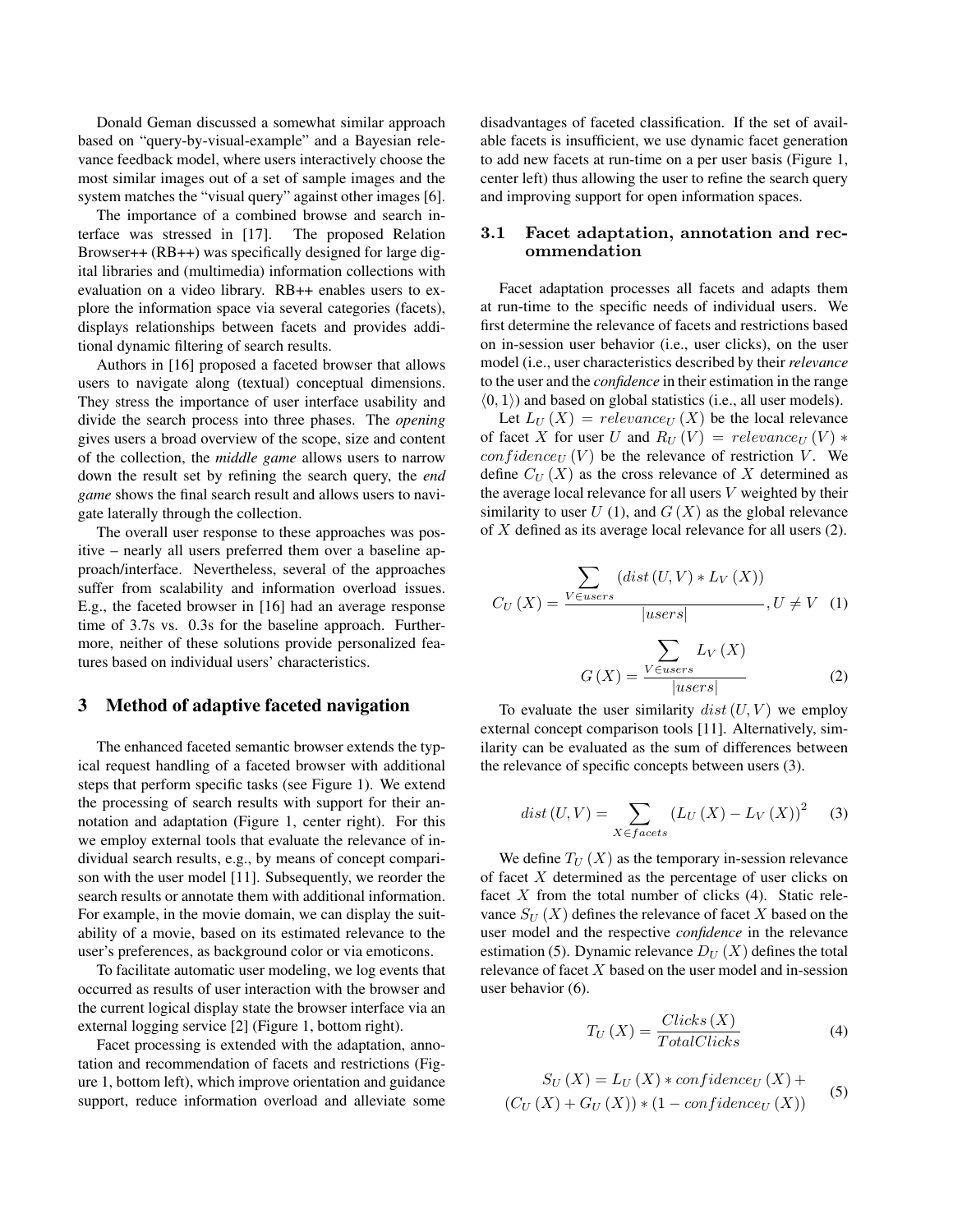

**Figure 1. Request handling of the enhanced faceted browser, extensions shown in gray.**

$$
D_U(X) = S_U(X) + T_U(X) \tag{6}
$$

The successive adaptation process uses the computed relevance in these steps:

- 1. *Facet ordering* all facets are ordered in descending order based on their relevance with the last used facet always being at the top (i.e., most relevant).
- 2. *Active facet selection* the total number of active facets is reduced to 2 or 3 most relevant facets since many facets are potentially available. Inactive facets are used for queries but their contents are not restored, disabled facets are not used at all. Both inactive and disabled facets are still available per user request.
- 3. *Facet and restriction annotation* active facets are annotated with tooltips describing the facet, numbers of instances satisfying each restriction and the relative number of instances satisfying each restriction by means of font size/type.
- 4. *Facet restriction recommendation* the most relevant restrictions in a facet are marked as recommended (e.g., with background color or "traffic lights").

## 3.2 Dynamic facet generation

During facet generation we examine the attributes of the desired instances as defined in the domain ontology. For example, for images, we examine attributes of the domain concept *Image* and its associate concepts, e.g., *Location* denoting the place where the image was taken. Next, we select eligible candidates from the relevant attributes of instances and construct facet descriptions based on metadata from the domain ontology. Lastly, we determine a suitable presentation method for each new facet and forward the resulting set of new facets to the following facet adaptation stage.

The selection of suitable candidate attributes for facet generation first evaluates the attributes of the target instance type (i.e., direct attributes), e.g., *Image* and next the attributes of associated types (i.e., indirect attributes), e.g., *Location*. Since it is not desirable to generate all possible facets, efficient attribute selection is crucial in order to select the most suitable attributes. We evaluate the aggregate suitability of individual attributes based on:

- *In-session user behavior* user navigation and facet selection. For example, if a landscape photo is selected as the desired image type, additional facets associated with *Location* are likely to be generated in order to allow the user to further refine her query.
- *Attribute relevance* high attribute relevance in the user model denotes good choices for facet generation.
- *Global attribute relevance and facet usage* the overall "popularity" of facets and attributes increases the likelihood of a facet being generated for a specific user. The preferences of similar users have higher weights.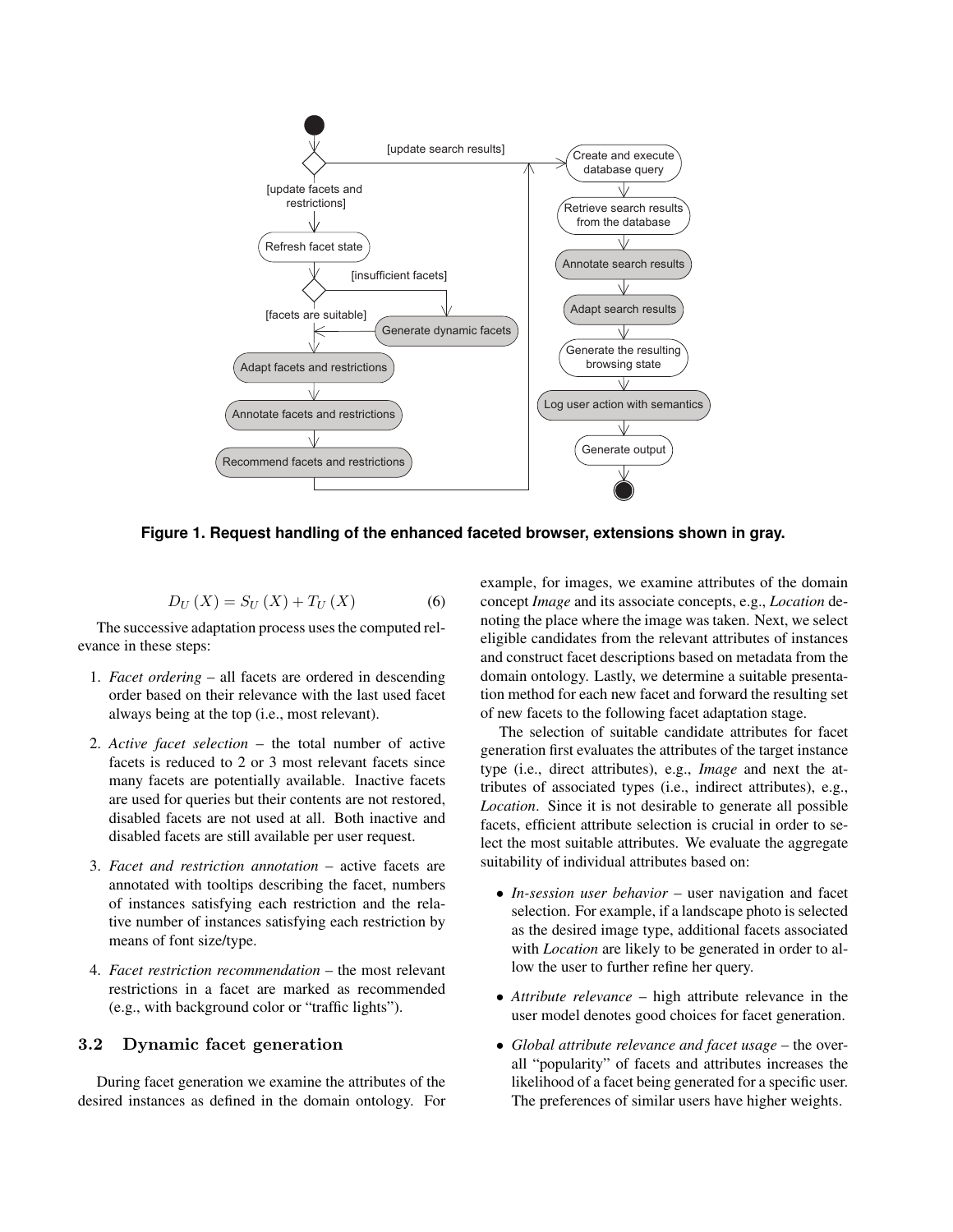Since dynamically generated facets are created from either direct or indirect attributes of instances, they are presented differently. Figure 2 illustrates proposed facet types (bold text is used for recommendation, tooltips and instance counts for annotation):

- *Direct facets* top-level facets based on direct attributes of the target instances (images), e.g., object, keywords, image type.
- *Nested facets* facets that in addition to (or instead of) a set of individual restrictions contain a set of *child* facets, e.g., a facet that contains facets for the type of place, popularity and climate of the location where a photo was taken.
- *Indirect facets* top-level facets based on indirect attributes of the target instances, e.g., the resolution of the camera used to take the photo.



# **Figure 2. Facet types (left) and adaptation examples (right).**

Direct attributes of target instances are always presented by means of direct facets. If only one indirect attribute of an associated instance type is presented an indirect facet is used. If multiple indirect attributes of the same type are presented a nested facet can be used so that each nesting level corresponds to one level of attribute indirection.

# 4 Adaptive Faceted Browsing for Multimedia

The enhanced faceted semantic browser offers a combined interface for both searching and browsing and is suited for effective viewing and navigating in large open information spaces represented by an OWL ontology. It can also be used as an information retrieval tool where the search query is visually created by means of navigation – selecting restrictions in the set of available facets, which are

dynamically adapted to users' needs. Figure 3 shows the sample GUI of a software tool – *Factic*, which we developed to evaluate the described method. Furthermore, using the proposed adaptation method and some of its possible extensions we can provide users with advanced browsing, searching and visualization features as described below.

Adaptive views. Users can choose from several visualization options by selecting one of the available views – simple overview, extended overview, thumbnail matrix or detailed view, which display increasingly more detailed information about individual search results (ontology instances). The attributes of the displayed instances are adaptively chosen based on their estimated relevance derived from the user model. Moreover, the faceted browser can show instances of different types so that the user can seamlessly switch from browsing/searching for e.g., images to videos, then to actors and back to images.

Information overload prevention. Based on facet and restriction relevance we reduce the number of accessible items in order to allow users to find relevant facets and restrictions more efficiently without having to scroll several screens down. The selection of appropriate facet types and displayed restrictions is performed based on their relevance in the user model and based on the current in-session user behavior so that it matches both long-term user interests and short-term user goals. For example, if a user starts searching for images, only facets for the object, image type and location would be displayed while others concerning copyright or price would be available on demand.

**Query refinement.** By using additional facets created by dynamic facet generation, users can refine their queries beyond what would be possible with statically defined facets. Furthermore, these are combined with additional functions often used in advanced search such as OR, NOT or braces.

For example, if some users were interested in images related to a given theme they would select it as the object of the image in a static facet resulting in images related to the given theme. By using a dynamic facet generated from the domain ontology (i.e., one that was not anticipated by the system's creator), users can instead select images taken, at specific types of places (e.g., *wooden* bridge) or in specific conditions (e.g., night at full moon) thus receiving a more relevant set of images related to the given theme.

Orientation support. Since faceted classifications and large information spaces tend to be complex and hard to understand, we annotate facets and restrictions with additional information to improve user orientation. Annotation includes the number of instances that satisfy a restriction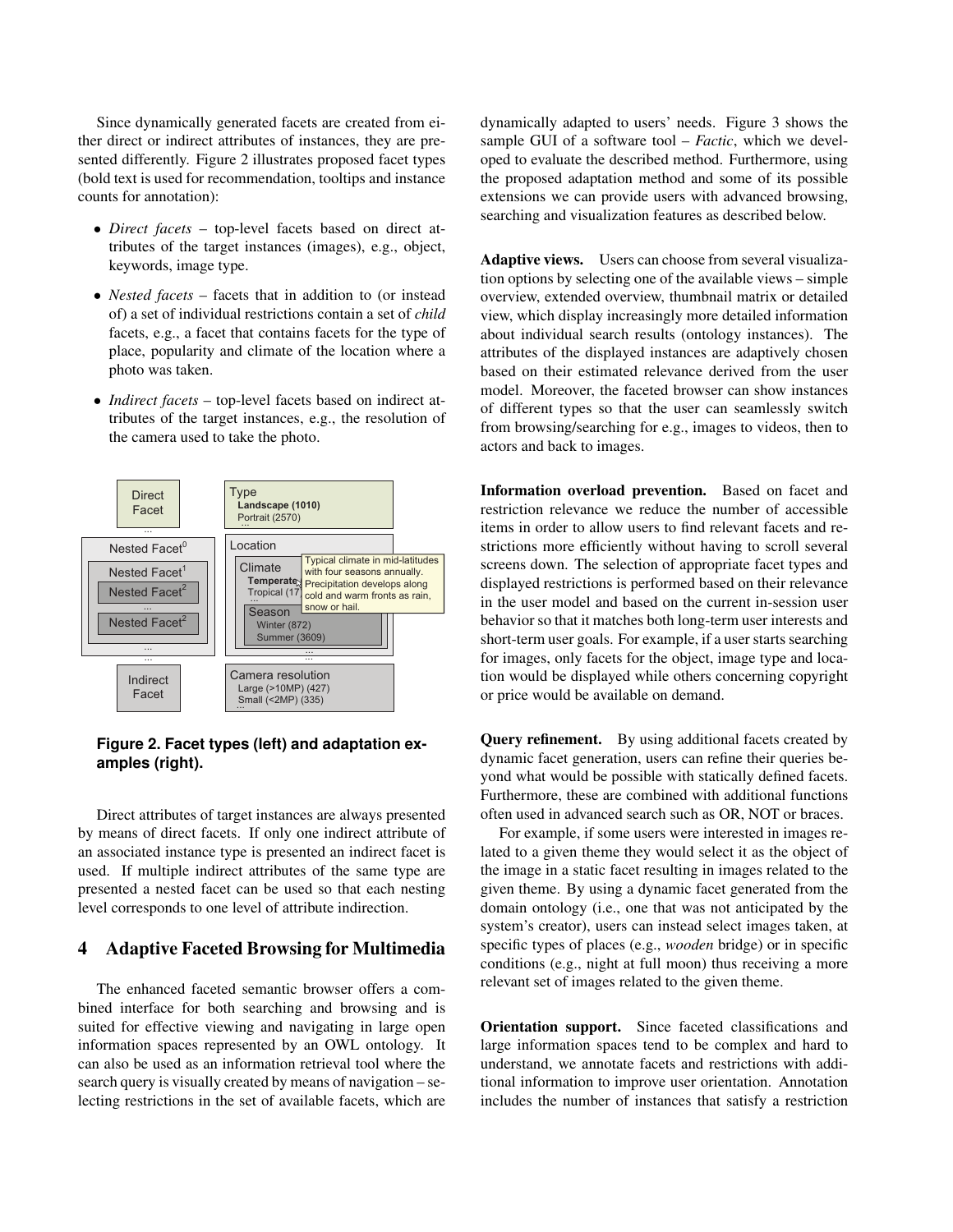

**Figure 3. Example GUI of our adaptive faceted browser Factic.**

and a textual description of their meaning. Individual restrictions can be further annotated with background color indicating, e.g., their relation to users' field of interest.

For example, individual search results are annotated using background color, based on their relation to a given set of movies (e.g., already seen or the author's own creations) by means of an external concept comparison tool [11].

Guidance support. To improve user guidance, we first order the set of available facets based on their estimated user relevance thus recommending the most relevant facets. Next, we evaluate the relevance of individual restrictions and recommend the most relevant ones based on the user model, e.g., by means of background color. Moreover, we can recommend the most relevant search results by using external ordering tools [7, 11] to evaluate their relevance against the current user model and query.

Social navigation and recommendation. We take advantage of social networks of users (e.g., contributors) in two ways – we define additional facets based on social network data and also extend the *cross relevance* evaluation model, which considers user similarity, with special weights based on different social relation types between users.

Hence, users can access facets, which select only content, e.g., created, viewed, tagged or rated by their peers. Furthermore, we recommend individual facets, restrictions and search results also based on (user defined) profiles which assign different weights to different types of social relations. For example, an "at work" profile would assign high weights to colleagues while ignoring private friends thus promoting task oriented collaboration. An "at home" profile would weight family, relatives, friends or users with similar hobbies higher thus focusing on private relations.

Visual navigation and presentation. In order to improve the understandability of the domain and the available data a visual presentation method may be more suitable than pure text. Visual navigation in clusters [5] provides users with the necessary "global" overview of the respective informa-